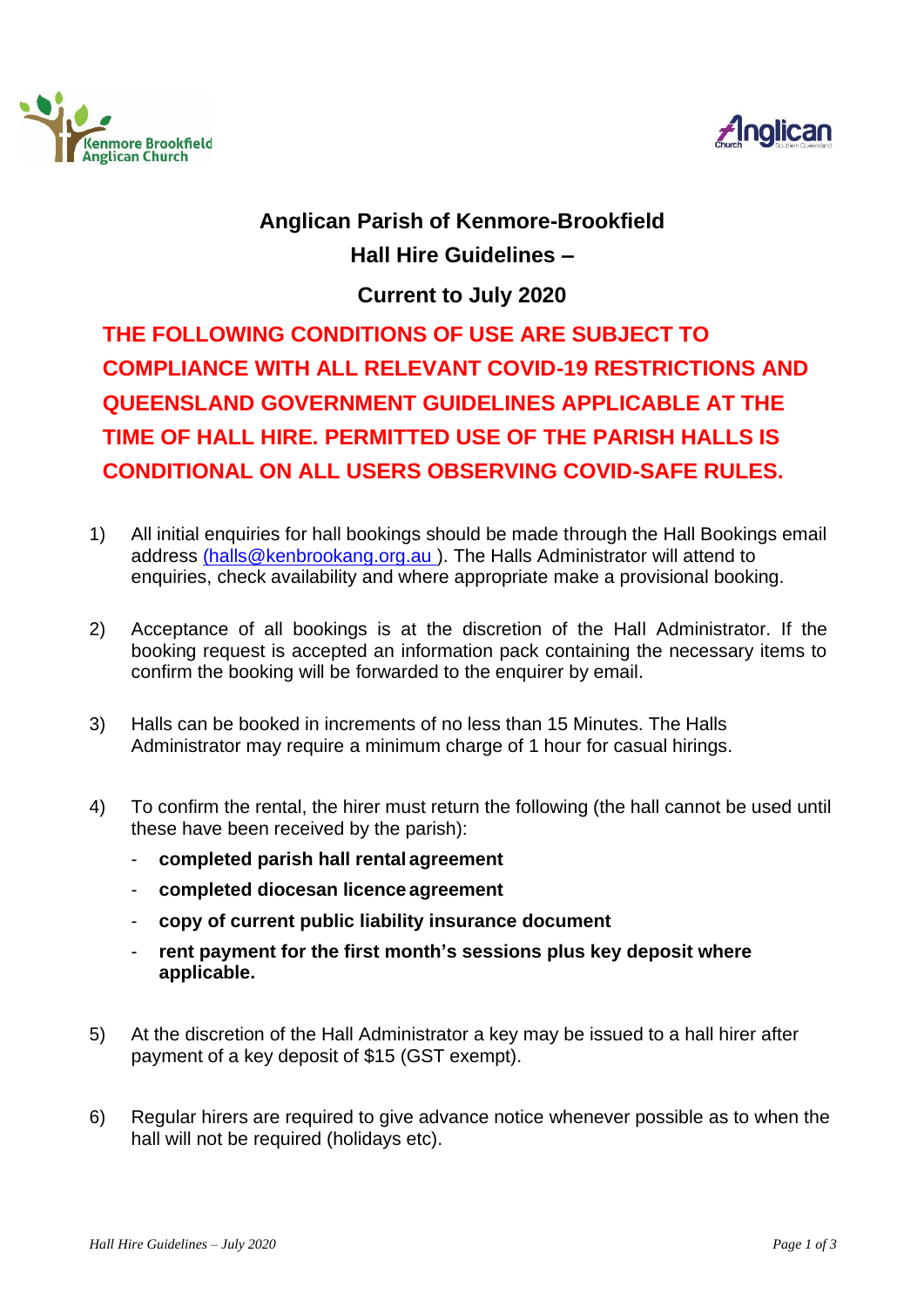- 7) On occasion the Parish may require the use of the hall for church purposes. If this is the case hirers will be given as much notice as possible, but the reasonable requirements of the Parish will always take priority.
- 8) Casual bookings:
	- Hirers must complete the parish hall rental and diocesan licence agreements.
	- The full rental fee will be invoiced and must be paid in full in advance.
	- Public liability insurance details must be supplied or alternatively insurance cover purchased through the Diocese (\$25/day, no GST applicable, available for a maximum of four occasions per year).
- **9)** Hall rental for regular ongoing bookings **effective from 1st February 2020:**
	- Kenmore Hall: \$23 per hour inclusive of GST.
	- Brookfield Hall: \$17 per hour inclusive of GST

Charges will be reviewed on an annual basis. One-off rental charges for casual hirers may be negotiated by the Hall Administrator.

- 10) All on-going hirers will be required to complete a new parish hall rental agreement and provide a copy of their current insurance document at the start of each year.
- 11) Invoicing for regular users:
	- Hall rental will be billed in arrears at the end of each month (unless arranged otherwise) and is due for payment upon receipt of invoice.
	- First time hirers will be invoiced for the first month's rental in advance as per Clause 4.
	- If an invoice remains unpaid one month after issue a reminder account will be issued.
	- If an invoice remains unpaid two months after issue, all future bookings by the hirer will be suspended until all outstanding invoices have been settled or a satisfactory agreement between the Parish and the hirer for payment has been reached.
- 12) Payment of invoices is preferred to be made by EFT direct to the Parish bank account. Details will be supplied on the invoices.
- 13) Hirers will have access to the following facilities while occupying the Hall
	- Air Conditioning system
	- Tables and chairs as are available
	- **Toilets**
	- Kitchen
	- Water heating appliances